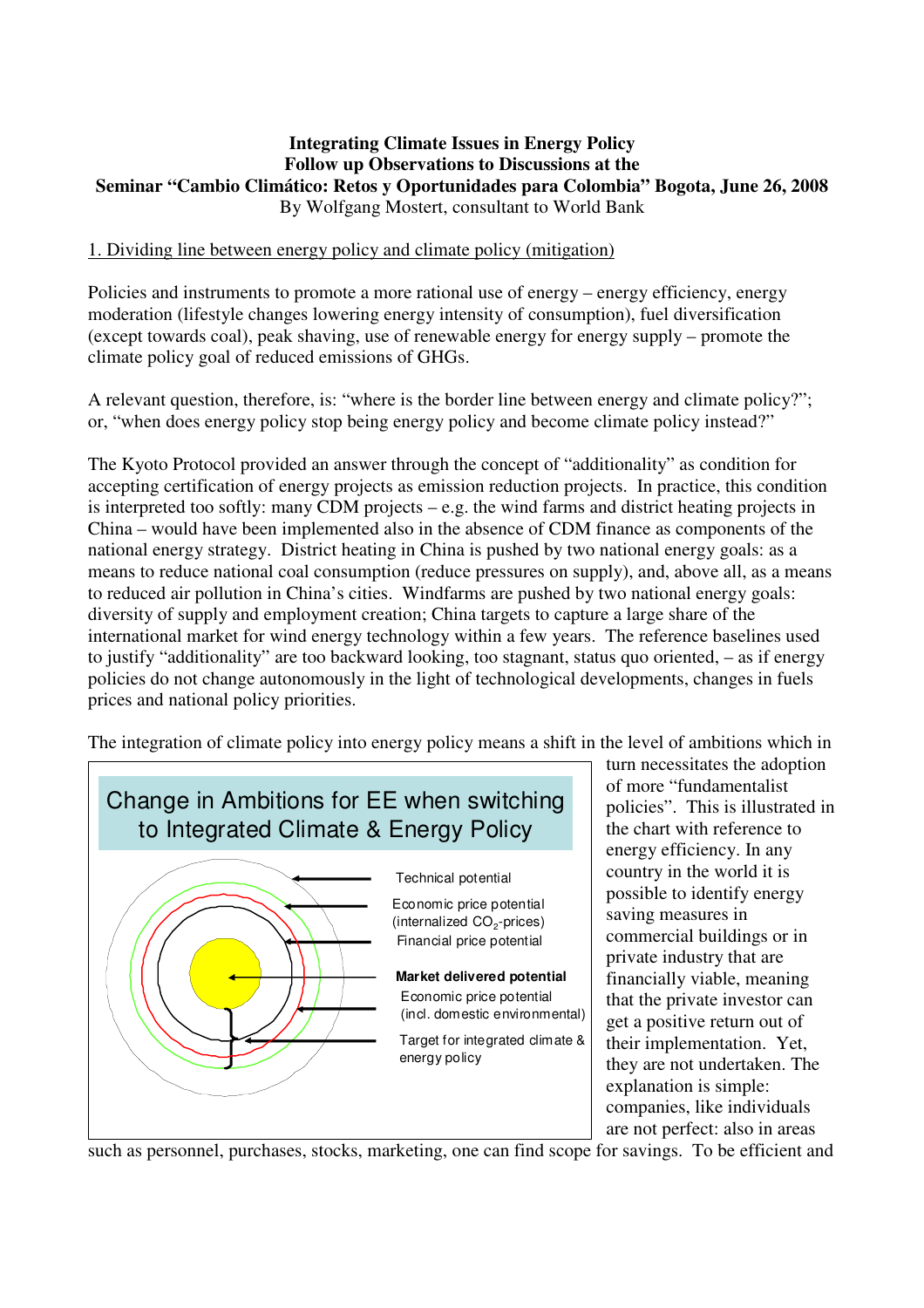successful, individual agents try to maximise their portfolio of interventions in a way that maximises overall efficiency and effectiveness; not maximum efficiency in a single area. Energy policy encourages decision takers – firms and private households - to move as close to the financial viability frontier as possible. The imperfections are not liked but accepted as a reflection of the fact that we live in an imperfect world. Getting agents to move nearer to the "financial efficiency frontier" would require the adoption of instruments that are not economic; e.g. investment subsidies with high free rider effects.

When climate policy goals are incorporated into energy policy, two transformations happen to energy policy.

The first is the *expansion of the "economic viability frontier*" for new energy policy initiatives. Economic cost-benefit calculations include now the estimated economic value of reduced carbon emissions. Policy initiatives that before inclusion of the economic value of climate benefits were not considered to be economically viable, can pass the economic viability criterion once climate benefits are added to the equation.

The other is *"goal fundamentalism*" – non-acceptance of underperformance: the ambition is no longer to get as close as possible to the realization of the "market price" potential for energy savings; the ambition is get all the way to the "economic price" potential. This new position is reinforced by the acceptance of country-specific performance targets in international treaties. Examples such as the Kyoto Protocol's carbon emission limits and/or the EU's "20/20" targets: by the year 2020 achieving a 20% reduction in energy consumption compared to year 2005 level and a 20% penetration of renewable energy in energy supply. Goal fundamentalism necessitates increased use of "regulatory, command-and-control" instruments to achieve energy-climate policy goals. The introduction of pollution permits and of stringent minimum performance standards for the new cars are examples of this.

Thus, the dividing line between strictly climate policy and conventional traditional energy policy is



defined by policy instruments that add "internal costs" on energy supply and demand that would not have been imposed according to the criteria of conventional energy-industrial costbenefit analysis. On the opposite side of the "compatibility spectrum" we find energy policy decisions with negative impacts on carbon emissions. An example is the decision of a Government to authorise construction of a power plant making use of imported coal rather than of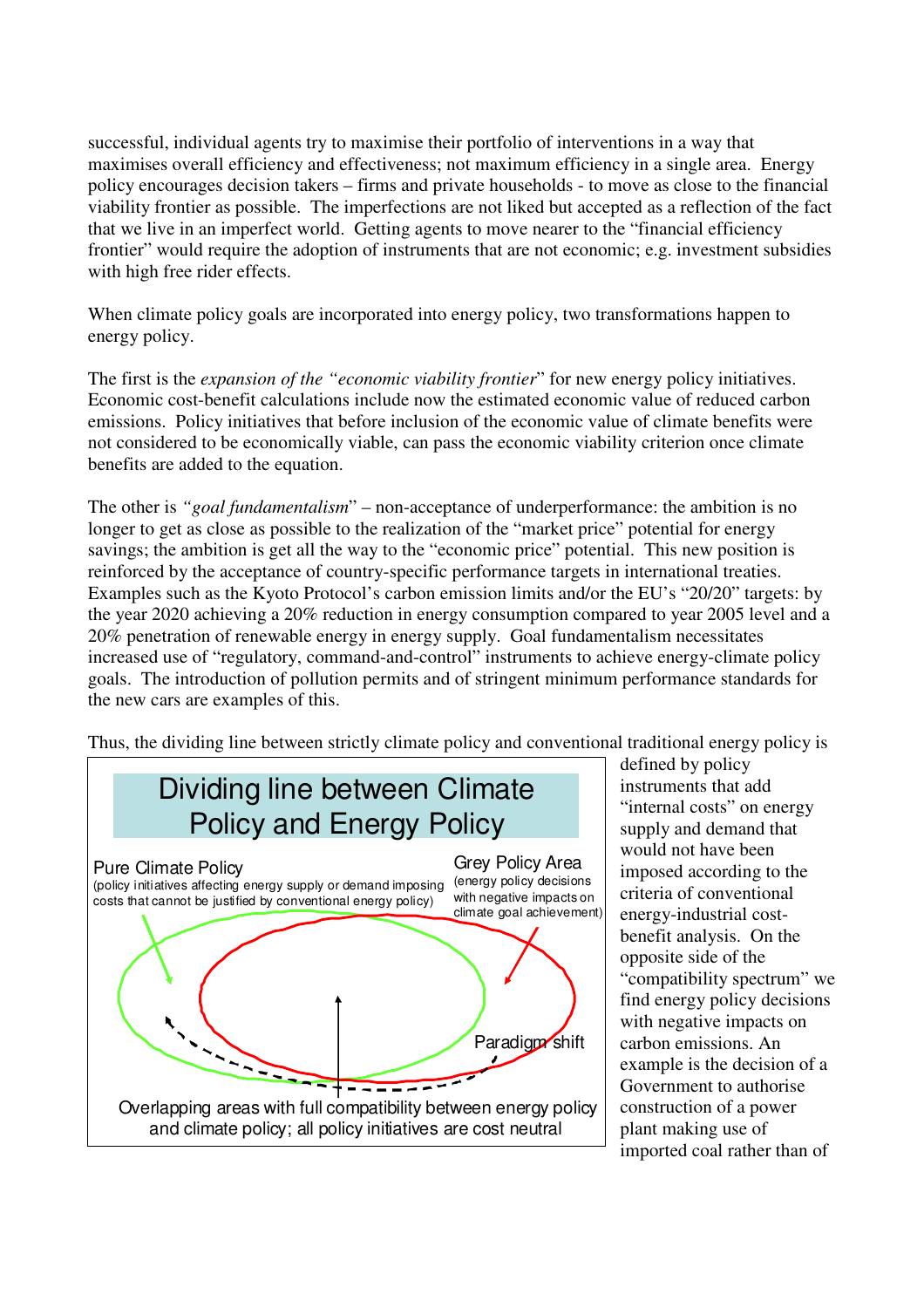imported gas in order to improve national security of supply. In between the two extremes we find a huge range of fully compatible policies: energy saving and renewable energy policies that reduce carbon emissions and make economic sense from the narrow point of view of conventional energy policy.

The chart serves to make a distinction between two levels of energy-climate policy:

- 1. One is *to raise the targets for goal achievement in the overlapping area*, in particular, to introduce more effective policy instruments, often in the form of integrated packages.
- 2. The other is *to leave out options located in the grey area* (the right hand side); this is tantamount to the taking of a "pure climate policy" decision (the left hand side). This policy implies a paradigm shift in the way decisions are taken in energy policy.

It is only since the early 1990s that climate policy slowly has started to penetrate gradually into the energy policy of Annex I countries, and since then, even more slowly, in emerging and developing countries. The "free rider effect" (or "tragedy of the commons effect") explains the slow development. But as climate policy obligations (soft and hard) are imposed on more and more individual countries during the post-2012 period, the overlapping area expands in these countries; see the explanation above concerning *the "economic viability frontier.* 

#### 2. Tools for Integration of Climate and Energy Policies

At the level of individual policy instruments, the internalization of the external cost of GHGemissions in market prices is achieved through "carbon taxes" or through "tradable pollution permits". Economists prefer "*carbon taxes*" because they provide investors with greater certainty in their long-term investment decisions, spread the cost across all economic agents and reduce the complexity of the overall package of climate-energy policy instruments. Political scientists prefer *"cap-and-trade for CO2-emissions*" because these systems provide greater political certainty for continuity of effort and for keeping long-term quantitative reduction targets unchanged.

The same difference in attitude can be found in the indirect monetization of reduced GHGemissions from renewable energy systems through "feed-in-tariffs", "public tenders for new REcapacity" or "green certificates". Economists prefer well-designed *feed-in-tariff* schemes, political scientists prefer *green certificate schemes*.

Colombia's most important renewable energy options comprise hydropower, wind energy, biomass based power and biofuels from bagasse. All of them are of international class quality. Not developing them means from the "narrow energy policy" point of view that renewable sources of energy are unused (lost potential), whereas finite fossil fuels are consumed; in the case of coal drawing down national wealth (=the NPV of the value of future exports minus costs of extraction). Biomass based power is not an option in Colombia, because enough alternative RETs (renewable energy technologies) are available for power; instead biomass is intended to be used for biofuels. Hydropower and wind-energy compete against the alternative of coal-fired power plants using lowgrade coal from mines located far from the coast. Diverting first-grade coal from mines developed for exports to national coal fired power plants is an inferior alternative and is, therefore, discarded; the same holds for new natural-gas fired power plants; natural gas has an attractive export market.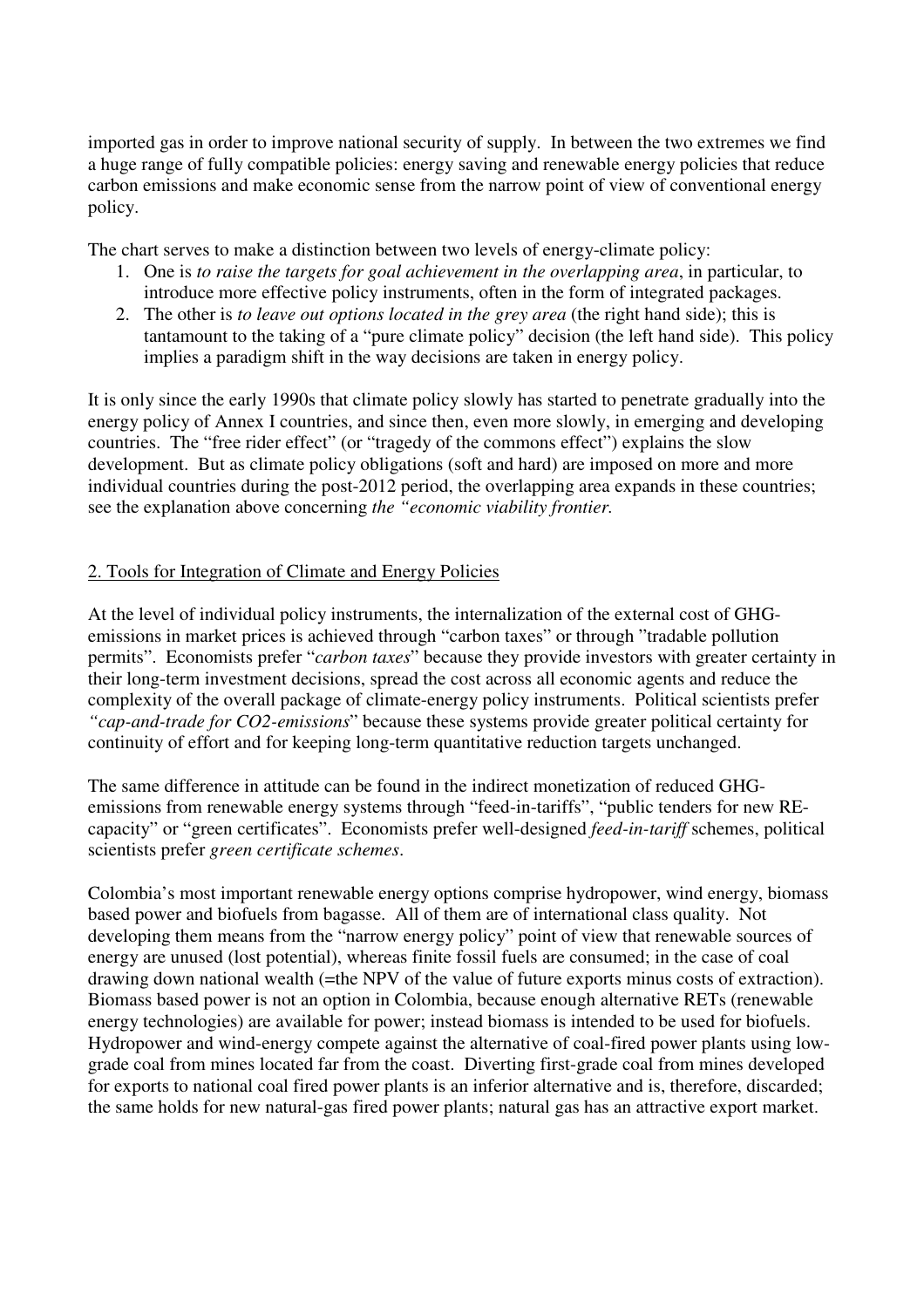Colombia has impressive potential for the development of large-scale hydropower plants that are



cost-effective with coal-fired power plants at market prices without inclusion of the monetized cost of CO2-emissions. Several sites are under development; apparently some 3000 MW are expected to come on stream before the year 2020. Thus, large-scale hydropower needs no specific support, beyond the streamlining of approval procedures. Instead, the challenge is to devise effective economic rent-sharing schemes for water royalties. The present practice in Colombia of a fixed percentage of power sales revenue does not take into account

that future prices of bulk power on the market in Colombia may rise both due to increased coal and natural gas prices and due to the introduction of a "cap-and-trade scheme for CO2" or of a carbon tax for power generation. Any of the two instruments will lead to wind-fall profits for hydropower plants.

| Wind Energy: Pros and Cons        |                                                            |  |  |
|-----------------------------------|------------------------------------------------------------|--|--|
| Pros                              | Cons                                                       |  |  |
| Minimal CO <sub>2</sub> -emission | Higher cost of production per<br>kWh than coal-fired power |  |  |
| Use of natural ressource that     | Lower domestic value added                                 |  |  |
| releases coal for export          | per kWh cost of production                                 |  |  |
| Daily/monthly production          | Intermittent source of energy                              |  |  |
| highest during dry period         | = limited capacity value                                   |  |  |
| Hydropower excellent for          | Generation forecasts 24-                                   |  |  |
| "spinning back-up" and for        | hours ahead based on                                       |  |  |
| acting as "energy storage"        | metoeorlogical forcasts are                                |  |  |
| during "surplus production"       | uncertain                                                  |  |  |

*Windfarms* are intermittent suppliers of power. The existence of substantial hydropower capacity is ideal; unlike power plants using fossil fuels, hydropower has no running costs in stand-by mode. It

also seems that the capacity factor of potential wind farms in Colombia peaks during the dry season. Windfarms and hydropower plants, therefore, are excellent complements in Colombia. But at present, market prices for windfarms are very high due to capacity problems in supply of components; and due to high steel and cobber prices. Although a potential explosive development of the US market may change the outlook, overall it is believed that windfarm prices will begin to soften from 2015 onwards. In addition, the penetration of wind energy in Colombia faces the economic alternative of new power

plants using "domestic coal". Coal fired power provides excellent security of supply, uses a national resource with limited alternative applications and has lower costs of production per kWh; the negative side are its CO2-emissions. Therefore, the recommendation for the Colombian Government is to start slowly with a couple of demonstration scale wind farms up to the year 2015. Then, the market situation may merit the introduction of annual tenders for new windfarm capacity.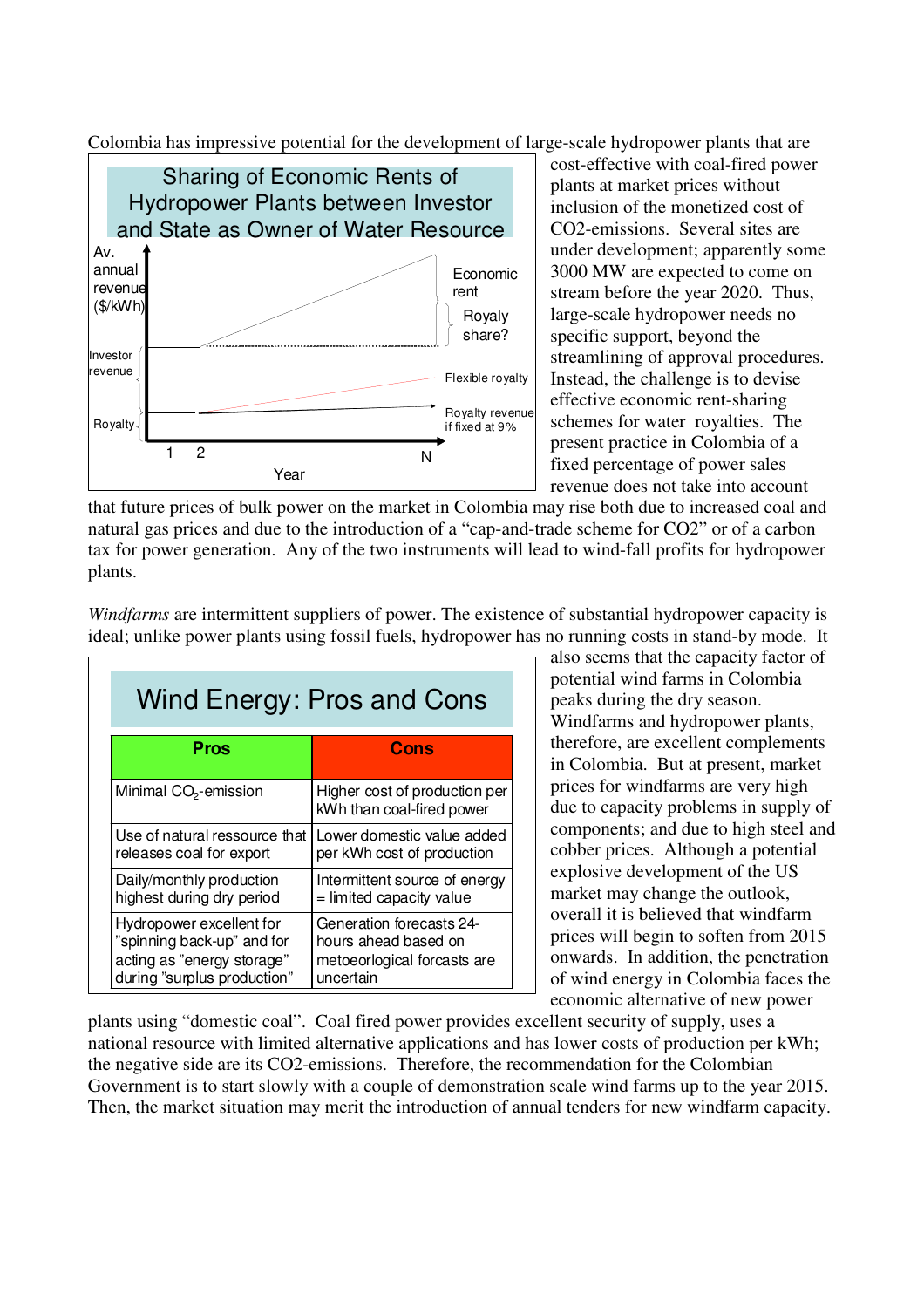Colombia has enough economic renewable potential to develop a power system that, that like Norway's system is 99% based on renewables. Market forces will lead to the development of some coal-fired capacity in Colombia. But due to the richness of its resources, Colombia can "overinvest", becoming a net exporter of power to neighbouring countries.

New coal-fired power plants will be in operation for the next 30 years or more. Since Colombia is



certain to introduce emission mitigating policies during that period, it is recommended both in cost-benefit calculations for project approval, as well as later in practical life operation to internalize the external costs of coal-fired power plants in the cost of coalfired production. Many complementary – and partly competing (and, thus, mutually exclusive) – instruments for that exist; they are summarized in the chart.

A practical planning issue is what shadow price to use for CO2-emissions? The chart illustrates the

| What is the right Carbon Credit<br><b>Reference Price?</b> |                                                                               |                                                                                |                       |  |
|------------------------------------------------------------|-------------------------------------------------------------------------------|--------------------------------------------------------------------------------|-----------------------|--|
|                                                            | Delivery 2008                                                                 | Delivery 2012   Delivery 2013                                                  |                       |  |
| <b>EAU</b>                                                 | €28 (June 20)<br>€25.6 Gvt sale<br>$\sim \epsilon$ 23 (March)<br>€22 Gvt sale | +€3                                                                            | €27.7 (April<br>2008) |  |
| <b>CER</b>                                                 | €19 (June<br>when EAU<br>was $E(27)$<br>€15.5 (March=<br>€6.5 discount)       | <b>Ongoing CDM</b><br>projects:<br>Upstarting<br><b>CDM</b> projects<br>€11-13 |                       |  |

immaturity of the international carbon market. That prices fluctuate 20 percent during a three months – or even within a month (July 2008) is normal for a financial paper. But the large price differences between in principle identical products: EAUs sold by private traders on the spot and over-thecounter markets, EAUs sold by Governments through an auction and issued CERs sold on the secondary market, all for delivery December 2008 are difficult to understand.

The choice of reference price, therefore, is a political decision.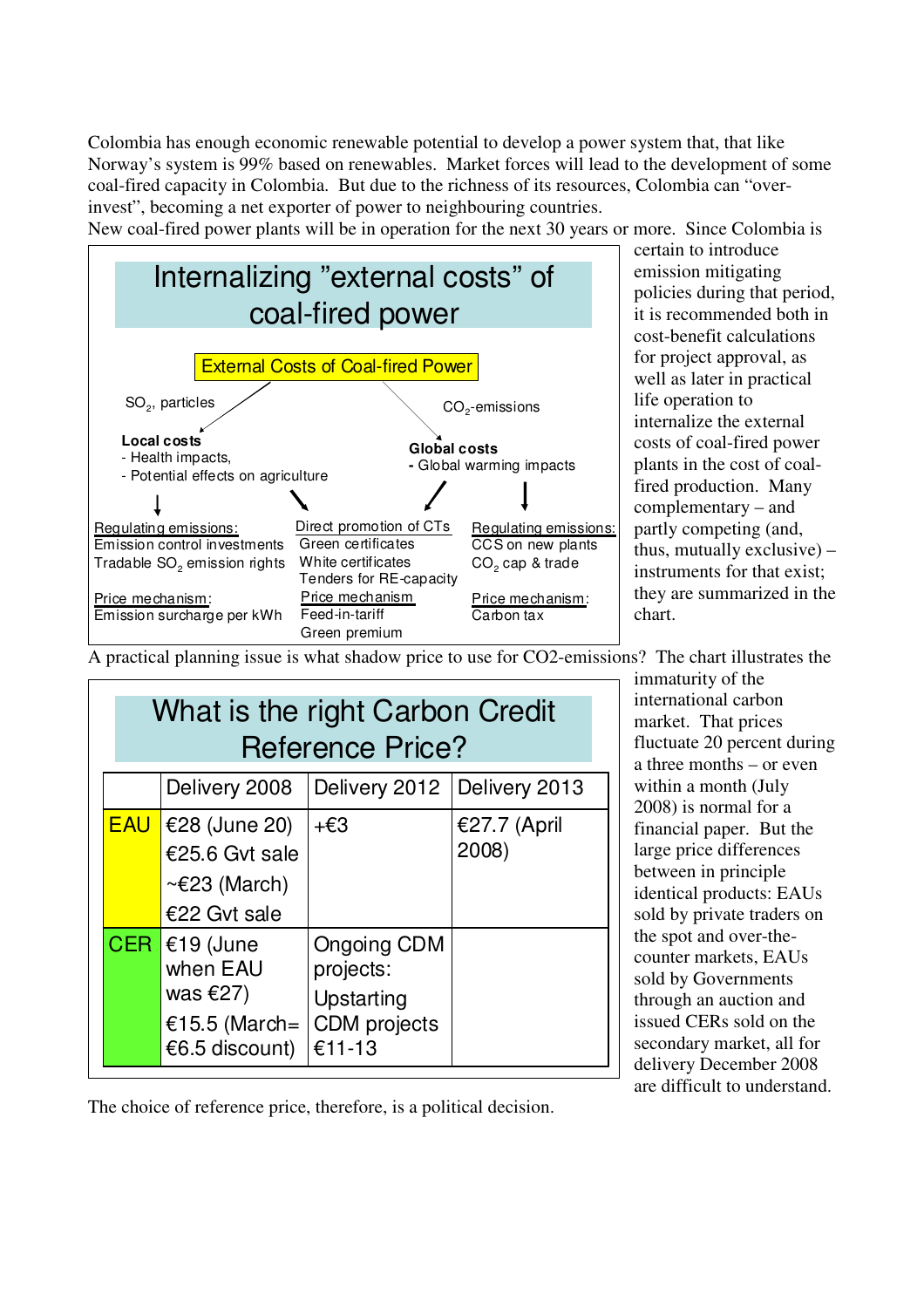Climate-energy policy calls for the introduction of complex, integrated packages of policy



instruments. The Kirklees scheme for the promotion of energy savings is an example of a welldesigned package of instruments at microlevel for the promotion of energy savings, and therefore, shown as illustration. Examples from the macro-level of potential application in Colombia are shown at the end of this paper. The first two boxes show demand side policies for promotion of energy efficient appliances

and of energy efficient public buildings respectively. The third show examples of required supply side support if demand side policies are to be effective.

Most policies and policy instruments to promote energy efficiency belong in the "overlapping area". They can, therefore, be adopted by politicians in Colombia irrespective of the level of ambition for climate change policy; yet, prove to the outside world that Colombia is taking control of emissions seriously.

The high level of policy sophistication required in climate-energy policy calls for careful design of individual policy initiatives and for careful monitoring of results and costs during implementation. Policy instruments can in their impacts, going from the positive to the negative be: (i) complementary, (ii) neutral, (iii) duplicative, or (iv) counterproductive.

For this reason it is recommended to the Government of Colombia to introduce the principle of "evidence based policies" in the formulation of the overall national strategy for climate-energy policy as well as for the fine-tuning of individual policy initiatives and instruments. Theory based evaluation of policy instruments is important because the cost of policy failures adds to the high cost that is imposed on consumers by the heavy increase in fuel prices from 2003 to 2008. As part of the institutional set-up for the introduction of evidence based policy it is, therefore, recommended to establish a *Unit at the leading University in Colombia for ex-ante and ex-post evaluation of policy instruments*. The unit would analyse *policy effectiveness -* the likelihood of the policy achieving a specific objective – as well as *policy efficiency* - "the extent to which interacting instruments achieve a cost-minimizing pattern of goal achievement".